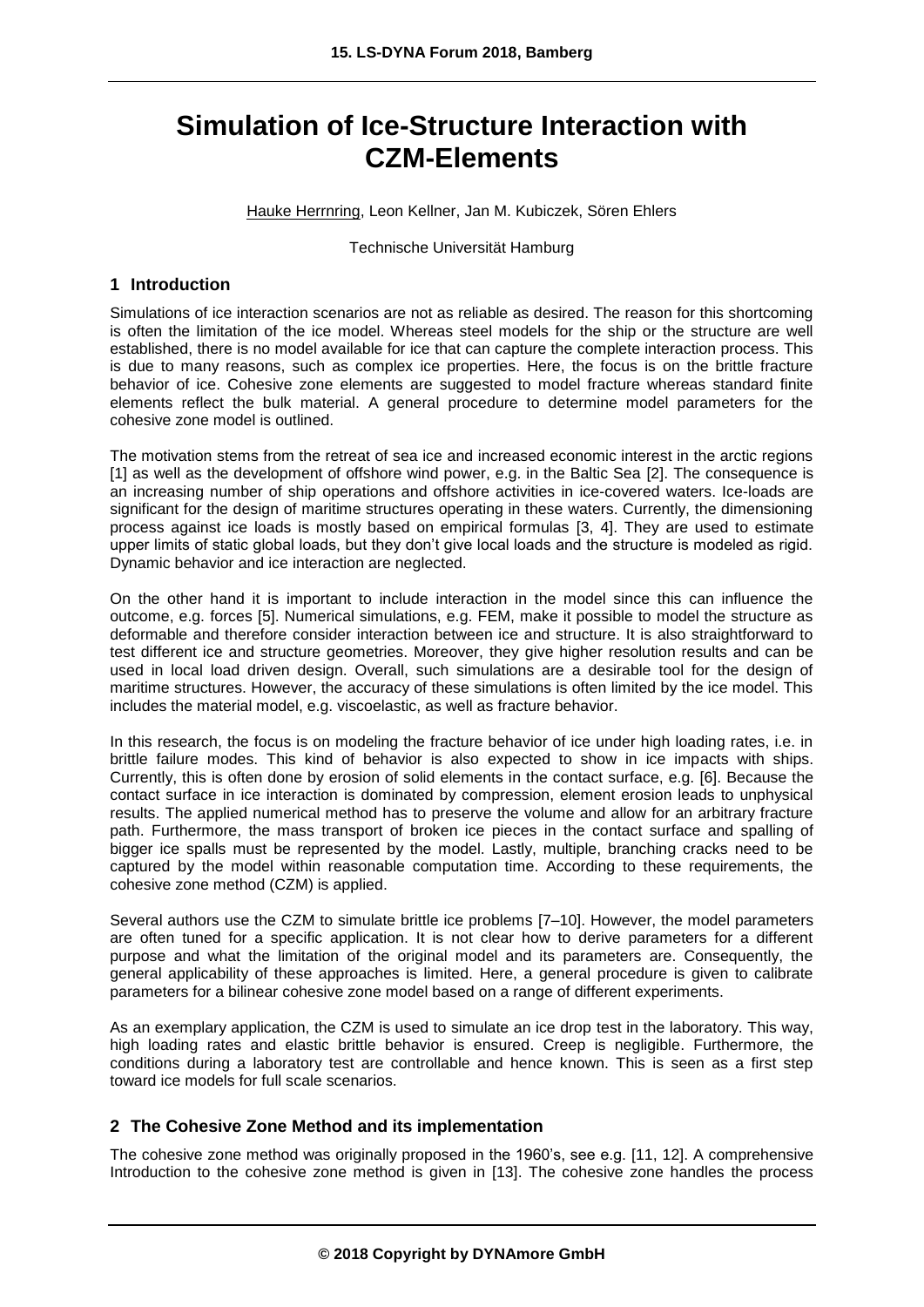zone ahead of a crack tip. In this zone traction between two virtual surfaces exists. The traction is a function of the displacement between the surfaces, the traction-separation law (TSL). The cohesive element fails when the separation reaches a critical value. The maximum traction and critical separation of a TSL are material parameters. Moreover, various shapes of TSL exist to model different types of fracture, e.g. ductile or brittle fracture. Also, TSL can incorporate damage, i.e. the separation process is irreversible. In this case the function does not follow the original path back to the origin once the maximum traction is reached. Instead, the element stiffness is permanently decreased, and the path is a straight line from the current state to the origin.

Here, a bilinear TSL with damage is used since the ice is presumed to show brittle behavior. All inelastic deformation is assumed to be a separation of crack faces. Currently, the cohesive mixed mode material model (**MAT\_138**) is used. It was developed to simulate delamination in laminated composites [14]. The key input parameters are traction, maximum separation and the energy release rate. Delamination initiation is predicted using a quadratic failure criterion:

$$
\sqrt{\left(\frac{\sigma_z}{T}\right)^2 + \left(\frac{\tau_{xz}}{S}\right)^2 + \left(\frac{\tau_{yz}}{S}\right)^2} = 1; \sigma_z > 0, \text{ i.e. tension}
$$
\n
$$
\sqrt{\left(\frac{\sigma_z}{S}\right)^2 + \left(\frac{\tau_{yz}}{S}\right)^2} = 1; \sigma_z > 0, \text{ i.e. tension}
$$
\n
$$
(1)
$$

$$
\sqrt{\left(\frac{\tau_{xz}}{S}\right)^2 + \left(\frac{\tau_{yz}}{S}\right)^2} = 1 \; ; \; \sigma_z \le 0, \text{ i.e. compression}
$$
 (2)

Where  $\sigma$  and  $\tau$  are normal and shear stresses, respectively and  $T$  and  $S$  are the maximum tractions the element can sustain without being damaged. Delamination propagation is computed through the interaction of energy release rates:

$$
\left(\frac{G_I}{G_{Ic}}\right)^{\alpha} + \left(\frac{G_{II}}{G_{Ilc}}\right)^{\alpha} = 1\tag{3}
$$

In the model, zero thickness cohesive elements are put in between all faces of the bulk elements (Fig. 2.). Tetrahedron elements are used instead of hexahedrons to allow for a somewhat arbitrary crack pathing. Overall, implementing cohesive elements into a model is straightforward. However, it introduces several issues which need to be addressed.



*Fig.1: Traction separation law for MAT138 [15] Fig.2: Detail of a Cohesive Zone Model (grey:* 



*shrunk solid elements, black: CZM elements)*

## **2.1 Added Mass of the CZM Element**

Cohesive elements are not massless. The addition of cohesive elements to an existing FE model increases the overall mass of the modeled body. An incorrect mass leads to unphysical results for energy limited problems. The total mass  $m$  of a model with cohesive elements is defined as the sum of the mass of solid elements  $m_S$  and cohesive elements  $m_{CZM}$ :

$$
m = m_S + m_{CZM} \tag{4}
$$

In order to compensate for the additional mass of the cohesive elements, it is proposed to reduce the mass of the solid element and adapt the mass of the cohesive element accordingly.

The following relationships are representative for a single solid element with a volume  $V_s$  and a surface area  $S_S$ , surrounded by cohesive elements. The real density of ice is  $\rho_{real}$ . The adapted densities of the solid elements  $\rho_{\mathcal{S}}'$  and cohesive elements  $\rho_{\mathcal{C}ZM}'$ are calculated as:

$$
m=\rho_{real}V_s
$$

(5)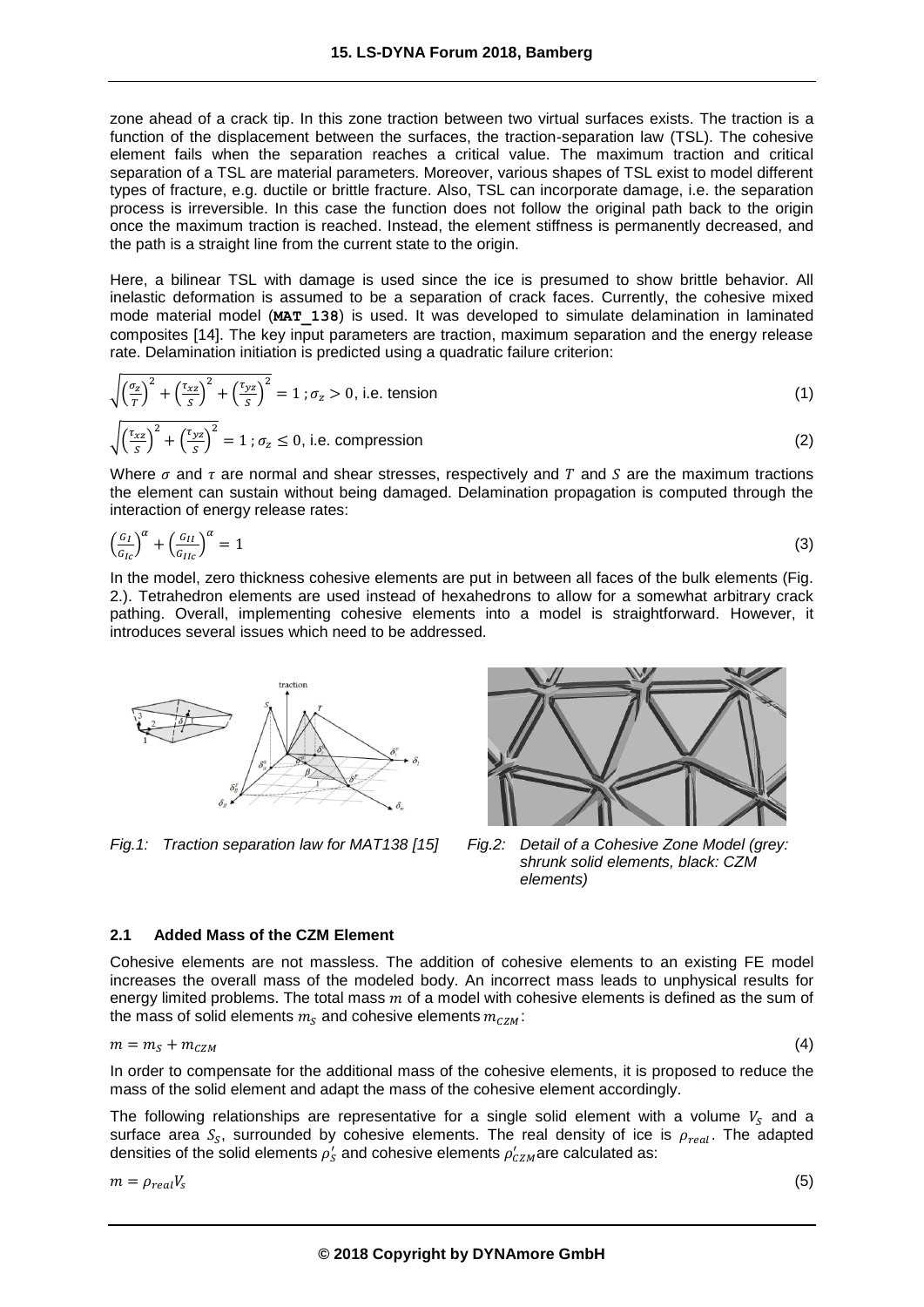$$
m_S = \rho_S' V_S
$$
  
(6)  

$$
m_{CZM} = \frac{1}{2} S_S \rho_{CZM}' t_{CZM}
$$

$$
f_m = \frac{m_{CZM}}{m} \tag{8}
$$

The artificial thickness of the cohesive elements  $t_{CZM}$  is one unit of length (e.g. in SI units 1m). A mass ratio  $f_m$  between cohesive and solid elements is introduced. The density for the cohesive elements results from Equation 5, 7 and 8:

$$
\rho'_{CZM} = 2f_m \frac{\rho_{real} V_S}{S_S t_{CZM}} \tag{9}
$$

Correspondingly, for a mesh of cubes or tetrahedrons with an constant edge length  $L_S$ , the following relations can be obtained by:

$$
\rho'_{CZM,Cube} = 2f_m \frac{\rho_{real}L_S^3}{6L_S^2t_{CZM}} = \frac{1}{3}f_m \frac{\rho_{real}L_S}{t_{CZM}}
$$
(10)

$$
\rho'_{CZM, Tet} = 2f_m \frac{\rho_{real12}^{2}L_S^3}{\sqrt{3}L_S^2 t_{CZM}} = \frac{1}{6} \sqrt{\frac{2}{3}} f_m \frac{\rho_{realL_S}}{t_{CZM}}
$$
\n(11)

The corrected density for the solid elements is determined by:

$$
\rho_S' = (1 - f_m)\rho_{real} \tag{12}
$$

We recommend a value for  $f_m$  of 0.5. In addition, the density of the cohesive elements only depends on the element size  $L_{\mathcal{S}}$ . All other quantities are physically determined.

#### **2.2 Artificial compliance**

Using zero thickness cohesive elements with a bilinear TSL introduces artificial compliance to the model [16]. A straightforward solution is to use a very high initial stiffness, i.e. slope of the TSL. This approach is limited since the time step is controlled by the elastic modulus of the material. Element size also influences artificial compliance [16]. To determine the correct elastic moduli for the elements a series of springs is assumed. The spring stiffness of a rectangular solid element  $k<sub>s</sub>$  and cohesive element  $k_{cZM}$  is defined as:

$$
k_S = \frac{E_S A_S}{L_S} \tag{13}
$$

$$
k_{CZM} = \frac{E_{CZM}^{ACZM}}{t_{CZM}} \tag{14}
$$

The cross-section area of the cohesive elements  $A_{cZM}$  and the solid elements  $A_S$  can be assumed to be equal. Furthermore, the elastic moduli from the solid and cohesive element  $E_s$  and  $E_{czM}$  and also the element lengths  $L_s$  and  $t_{cZM}$  are required.  $t_{cZM}$  is an artificial thickness with a value of one. A stiffness ratio  $f_k$  is defined:

$$
f_k = \frac{k_{CZM}}{k_S} \tag{15}
$$

The left side of Equation 16 represents the series of solid elements without CZM elements. The right side consists of the sums of spring stiffnesses of cohesive and solid elements. To maintain the original overall stiffness, the artificial compliance introduced by the CZM elements has to be compensated by increasing the spring stiffness of the solid elements  $k^{\prime}_\mathcal{S}.$ 

$$
\sum \frac{1}{k_S} = \sum \frac{1}{k_S'} + \sum \frac{1}{k_{CZM}}
$$
\n(16)

Introducing the number of solid  $n<sub>S</sub>$  and cohesive  $n<sub>CZM</sub>$  elements into Equation 16:

$$
\frac{n_S}{k_S} = \frac{n_S}{k'_S} + \frac{n_{CZM}}{k_{CZM}}\tag{17}
$$

We assume  $n_{czm} = n_S - 1$ ,  $f_k$  as well as  $k'_S = E'_S A_S / L_S$ , then the adapted elastic modulus  $E'_S$  of the solid elements is

$$
E'_{S} = E_{S} \left( 1 - \frac{1}{f_{k}} + \frac{1}{n_{S}f_{k}} \right)^{-1}
$$
\n(18)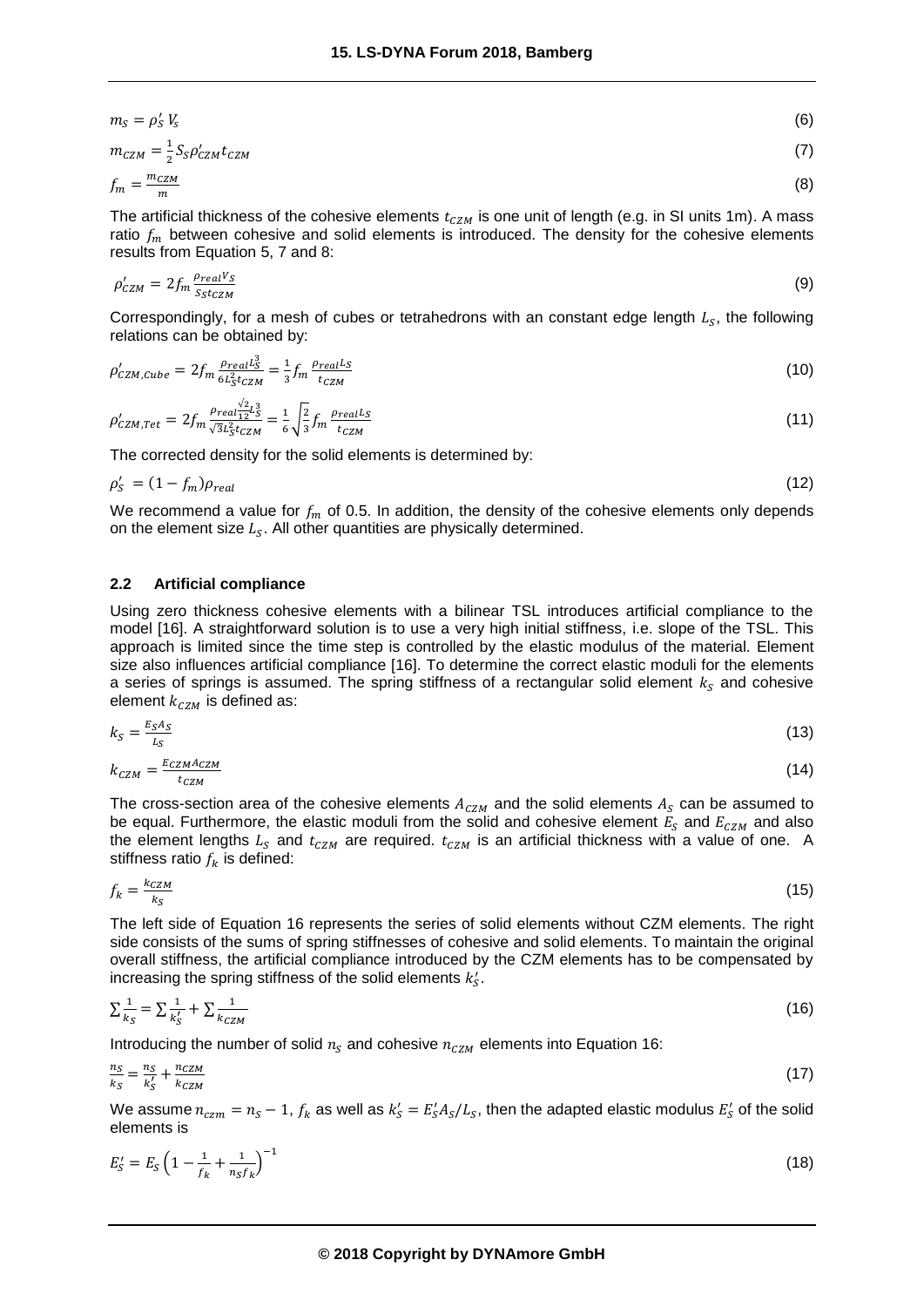Increasing the number of elements leads to:

$$
\lim n_s \to \infty : E'_S = E_S \left( 1 - \frac{1}{f_k} \right)^{-1} \tag{19}
$$

The corresponding stiffness for the CZ elements is defined according to the equations (13,14 and 15) as follows:

$$
E_{CZM} = \frac{f_k t_{CZM} E_S}{L_S} \tag{20}
$$

For tetrahedrons, Equation 20 is adjusted by simulations of a simple block in tension. The result is:

$$
E_{CZM} = \frac{f_k t_{CZM} E_S}{0.5 L_S} \tag{21}
$$

To determine a reasonable value for  $f_k$ , the graph in Figure 3 is used. It indicates the increase of the solid element stiffness, in dependency of the stiffness ratio  $f_k$ , which is necessary to compensate the artificial compliance. In order to limit the necessary increase in the stiffness of the solid elements, a value of  $f_k = 10$  is recommended. At first glance, a higher value for  $f_k$  seems favorable, as this improves the convergence behavior of the equation 18. But, as mentioned, this also decreases time step size. With  $f_k = 10$  the deviation in tension or compression in case of 10 elements is around 1% against the limit of the function 19.



*Fig.3: Increase of stiffness of the solid elements depending on the stiffness ratio*

The approach was validated by simulating a simple block with a dimension of 1 m by 1 m meshed with hexahedrons and tetrahedrons with edge length of 0.1 m. The block was loaded under compression, tension and shear with a final deformation of 0.1 mm each. The resulting stresses are shown in Table 1. The deviations were small. These stiffness validation simulations were also conducted successfully for different element sizes. Adding a segment based **\*CONTACT\_AUTOMATIC\_SINGLE\_SURFACE**  contact algorithm (**SOFT=2**, **DEPTH=5)** barely affected the results. This contact algorithm turned out to be necessary for later, more complex simulations.

|                                       | <b>Without CZM</b> | <b>Hex CZM</b> | <b>Tet CZM</b> | <b>Tet CZM contact</b> |
|---------------------------------------|--------------------|----------------|----------------|------------------------|
|                                       | Pa                 | Pa             | Pa             | Pa                     |
| Tension (z-Stress)<br>Compression (z- | $9.00E + 05$       | $9.09E + 05$   | $9.00E + 05$   | $9.10E + 05$           |
| Stress)                               | $-9.00E + 05$      | $-9.09E + 05$  | $-9.01E + 05$  | $-9.15E + 05$          |
| Shear (vM)                            | 5.77E+05           | $5.81E + 05$   | 5.75E+05       | $5.81E+00$             |

*Table 1: Comparison of solid element stresses for the validation of stiffnesses*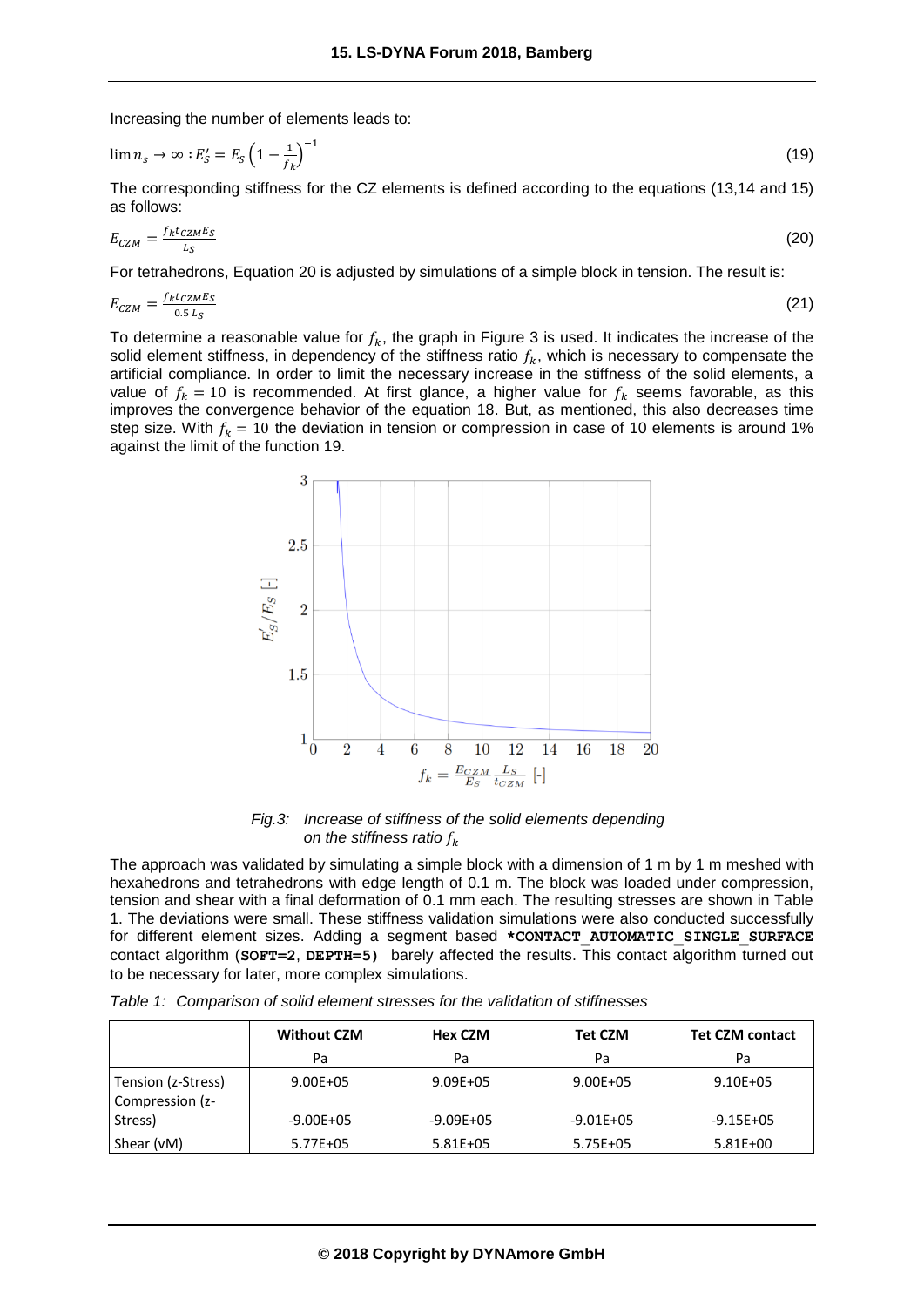#### **2.3 Number of elements in the process zone**

Another issue is the number of elements in the process zone necessary to reflect realistic fracture initiation and propagation. First, the length of the cohesive zone has to be estimated. This can be done with several formulas, which are typically given for either plane stress or plane strain conditions. The cohesive zone length varies significantly for different formulas. Here, it is estimated for brittle fracture and plane strain according to [17]

$$
l_{cz} = \frac{9\pi}{32} \left(\frac{E}{1 - v^2}\right) \frac{G}{\tau_{max}^2} \tag{22}
$$

Second, the length is compared to the average element edge length. The minimum number of elements required in the cohesive zone is subject of ongoing discussion, and literature values range from two to more than 10 elements. It is also possible to use a bigger failure separation value, as long as the energy release rate is constant. In other words, the TSL can be flattened to achieve a sufficient number of elements in the cohesive zone [18]. According to Equation (22) and an element edge length of 10 to 15 mm, the number of elements in the process zone is approximately 2-10, depending on the separation mode. It has to be kept in mind that the plane strain assumption is not valid in many cases.

## **2.4 Delamination initiation**

Lastly, delamination initiation is independent of compressive stress ( $\sigma$ <sub>z</sub>  $\leq$  0) for laminated composites, Equation (2). This is not the case for ice. The ratio of hydrostatic stress to von Mises stress influences the failure mechanism [19]. If the ratio exceeds a value of approximately 10, ice is unlikely to fail during experiments. However, this phenomenon is expected to have little influence on the current simulations, since the ice is not laterally confined.

## **3 Material parameter identification based on small scale experiments**

To show the principle applicability of the CZM for ice related problems and determining the material parameters a series of small scale experiments were simulated. Literature and own measurement results were available for comparison to the simulations. The following simulations were conducted: Tensile test, shear test, compression test, CTOD test and a tensile splitting test.

All simulations were performed with the same basic settings. Tetrahedron elements were used to allow random crack propagation. Only the CTOD test was discretized with hexahedrons, because of the known fracture path. The average edge length of the elements of the ice models was 10 mm. Due to hourglassing problems of the hexahedron solid elements a fully integrated element type **etype=-1** was used. For the tetrahedron elements the element type **13** was chosen. The cohesive elements were either of type **19** or **21**.

Depending on the complexity of the model, the meshing was performed with external programs or in LS-PrePost. In order to maintain uniform stiffness properties, the element size may change only slightly. Symmetric planes have to be avoided. In general, the cohesive elements were inserted into the existing mesh with LS-PrePost. The time step size was generally reduced by **TSSFAC=0.45** in **\*CONTROL\_TIMESTEP**. The default critical time step size estimation of **ICOH=0** in **\*CONTROL\_SOLID** is chosen. Without reducing the time step size instabilities are observed.

To avoid a penetration of the solid elements after the erosion of the cohesive elements a segment based **\*CONTACT\_AUTOMATIC\_SINGLE\_SURFACE** algorithm was applied. The segment set consists of all solid faces of the ice part. To obtain a stable contact behavior the additional contact options of card A **soft=2** and **depth=5** were selected. A constant friction coefficient of 0.01 for the contact between ice and ice was assumed. The material properties of ice are generally affected by defects and imperfections. To model the resulting inhomogeneity of the material behavior one percent of the cohesive elements was randomly deleted.

The material properties for solid ice elements and the cohesive elements were obtained by values given in literature and parameter identification with simulations of the presented tests. First the tensile test and the shear test were simulated. An energy release rate for ice of 4 J/m<sup>2</sup> is assumed. The value is calculated according to the fracture toughness of 0.2 MPa/√m given by Palmer [20]. Measurements for mode II are not available. Therefore, the energy release rate of mode I is also adopted for mode II.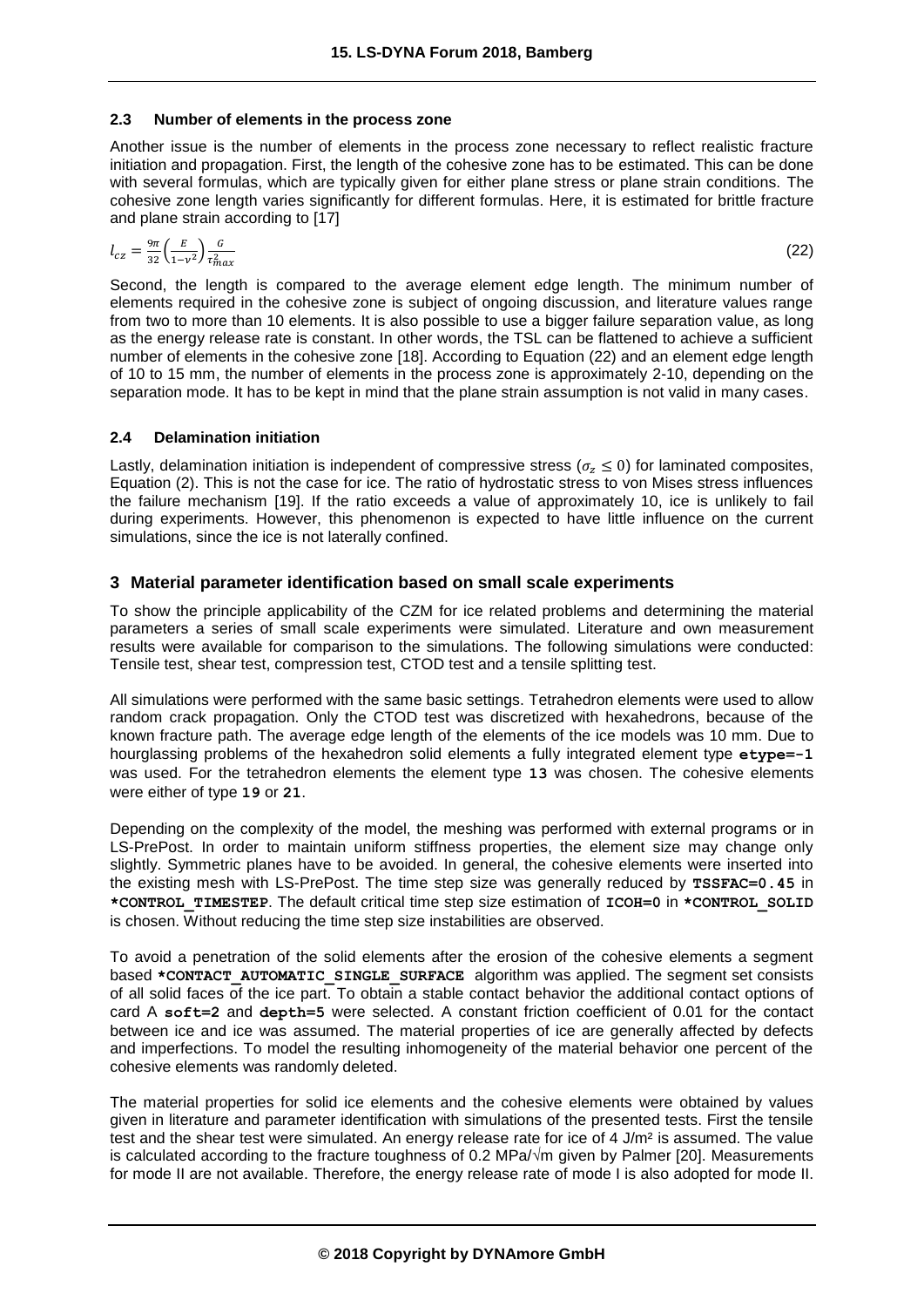The assumed value of 4 J/m<sup>2</sup> seems reasonable, because higher values for the energy release rate do not result in brittle fracture behavior of ice in the simulations. In case of higher energy release rates, the force after fracture does not drop immediately. This result is in line with fracture toughness experiments in small-scale [21, 22].

Before the required material parameters for the cohesive elements can be determined, the material model for the solid elements must be selected. An elastic material model for the solid elements is used. The density of the solid elements is reduced by half to  $450 \text{ kg/m}^3$ . The elastic modulus is assumed to be  $9 \cdot 10^9$  Pa and corrected with formula 19. The Poisson's ratio is assumed to be 0.35. Basic material parameters for ice are given for instance in [23, 24]. For the complete description of the model only the peak traction in tension and shear are missing. These parameters are identified by simulating the shear and tensile test with different parameter sets. The results for the shear and tensile test are presented in Table 2.

| Test type      | <b>Model</b> | Source of data            | Ice type                            | <b>Target value</b>                               | <b>Simulation</b> |
|----------------|--------------|---------------------------|-------------------------------------|---------------------------------------------------|-------------------|
| <b>Tensile</b> |              | Currier et al.<br>$[25]$  | Distilled water                     | $1 MPa = 6.5kN$<br>Grain size $\approx$ 2.3<br>mm | 5.93 kN           |
| <b>Shear</b>   |              | Frederking et<br>al. [26] | Columnar-grained<br>fresh-water ice | 5 kN                                              | 7 kN              |

*Table 2: Selected small-scale simulations*

The final parameter set is given in Table 3. A lower limit for shear strength is half the tensile strength. This relation is given by the Mohr-Circle. A compromise between tension and shear strength is chosen. The crack patterns and forces of the simulations agree reasonably well with the experiments. With the obtained parameters, a compression-, tensile splitting and CTOD test were also simulated successfully (compared to own measurements and [27]).

| <b>Description</b>          | Symbol / variable | Value                       | <b>Source</b>                 |
|-----------------------------|-------------------|-----------------------------|-------------------------------|
| Cohesive elements, MAT 138  |                   |                             |                               |
| Density                     | <b>RO</b>         | Mesh dependent              | Equation $(10)$ or $(11)$     |
| <b>Stiffnesses</b>          | $EN=ET$           | Mesh dependent              | Equation $(20)$ or $(21)$     |
| Energy release rates        | GIC=GIIC          | 4 J/ $m2$                   | Fracture toughness [20]       |
| Normal peak traction        | т                 | 1.2 MPa                     | Simulation                    |
| Tangential peak traction    | s                 | 0.6 MPa                     | Simulation                    |
| Ultimate displacements      | UND, UTD          | UND=6.67e-6 mm,             | Calculated from GIC and T     |
|                             |                   | UTD=1.33e-5 mm              |                               |
| Solid elements, MAT ELASTIC |                   |                             |                               |
| Density                     | <b>RO</b>         | $0.5*900$ kg/m <sup>3</sup> | Equation (12),                |
|                             |                   | $= 450$ kg/m <sup>3</sup>   | own measurements              |
| Poisson's ratio             | PR.               | 0.35                        | [28]                          |
| Young's modulus             | Е                 | 1e10 Pa                     | Equation (19) with $f_{k=10}$ |

*Table 3: Material parameters for the cohesive and solid ice elements*

## **4 Drop tests**

The CZM was also applied to more complex ship-ice related problems. Two experiments of a drop test series were simulated. Cylindrical ice specimens with a diameter of 200 mm and a conical tip with an angle of 30° were used for impacting rigid plates and deformable aluminum panels (5083-H116 alloy). The drop mass was 224 kg and impact velocity of 1.5 m/s. A detailed description of the experiments can be found in [29]. Both tests, against a rigid and deformable plate, were simulated.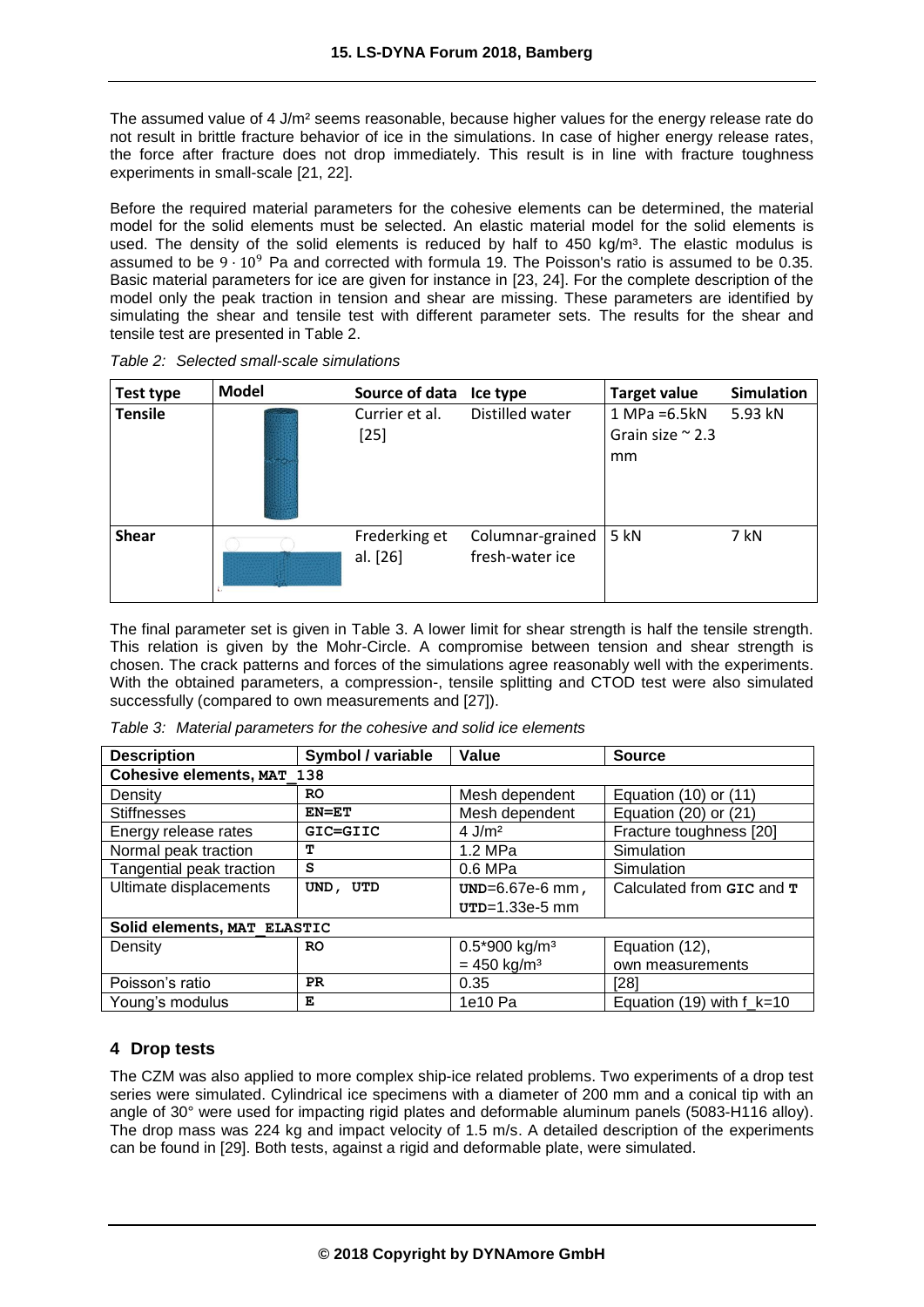The previously determined parameters for the cohesive elements have been adopted. The element size was adjusted to 0.015 m to reduce computation time. Preliminary simulation runs showed that if kinetic energy could not be absorbed, the majority of CZ elements instantly failed. This resulted in explosion-like behavior of the model. As a remedy, the coefficient of friction was increased from 0.01 to 0.25, which lead to more realistic spalling behavior. This friction coefficient is unphysically high for flat surfaces and high loading rates [30]. However, the true friction conditions are not known. Rough surfaces or recrystallization of the crack may increase the coefficient. 0

The results of the simulation of the drop test against a quasi-rigid plate are shown in Figures 4 and 6. Fracturing of the ice specimen was initiated. The kinetic energy was converted into friction and fracture energy during impact. The fracture pattern was comparable to the experiment. However, the simulated impact force was five times higher than measured. The deceleration of the specimen was too fast compared to the experiment. Lastly, the simulation results did not show a line like pressure distribution. This is typically expected from brittle ice structure interaction.

The results of the simulation of the drop test against a deformable plate are shown in Figures 5 and 7. As in the experiment, no splintering of the ice sample was observed in the simulation. Only few cohesive elements in the contact zone were eroded. The force was mainly limited by the plastic deformation of the aluminum panel. The peak force was around 28 kN, which is a bit higher than in the experiment. The simulation matches the force curve of the experiment.



*Fig.4: Drop test with 1,5 m/s against a quasi-rigid panel*







*Fig.5: Drop test with 1,5 m/s against a deformable aluminum panel*



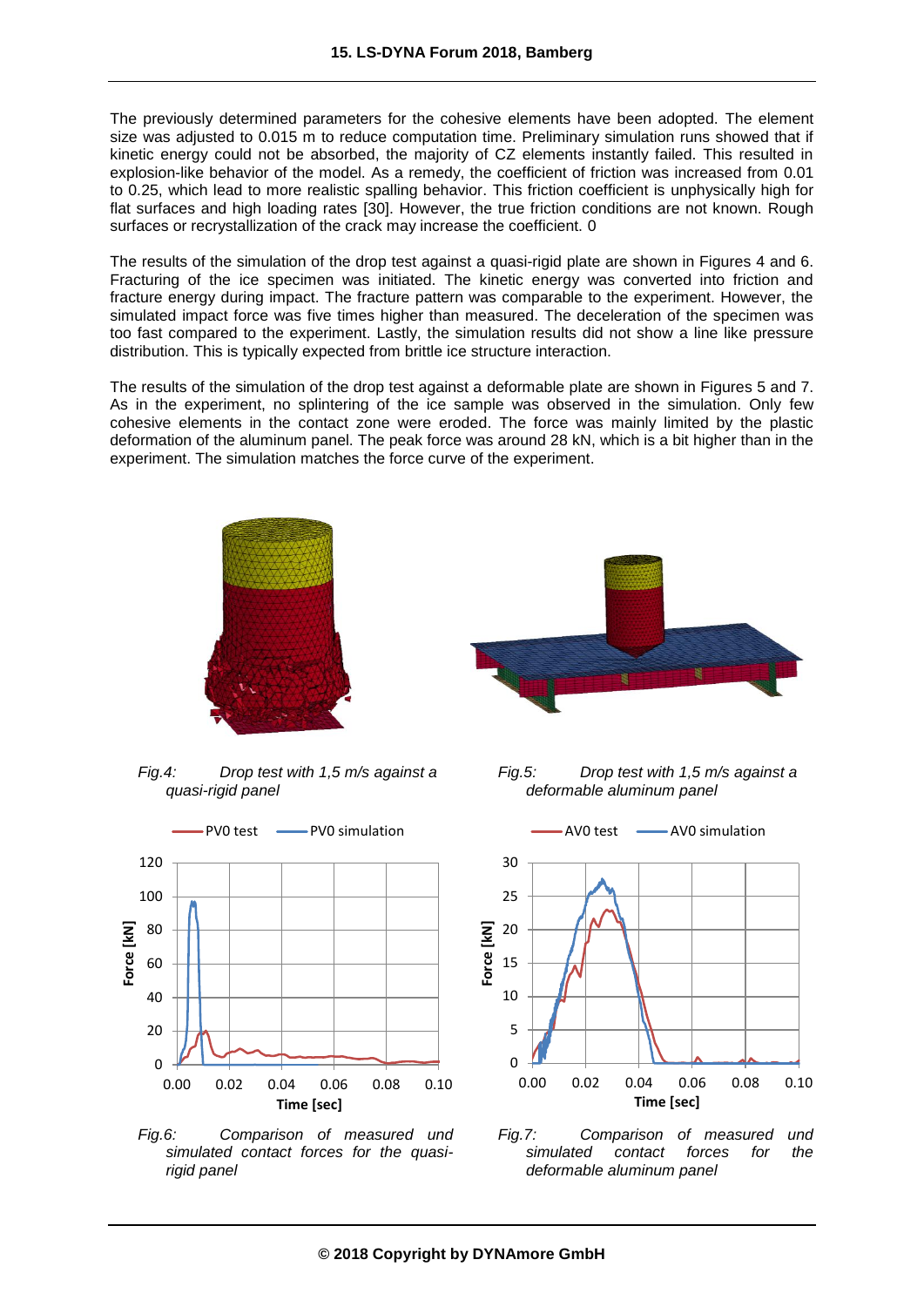Although the results are satisfactory, some open questions remain, particularly for the simulation with a rigid contact plate. It appears that in the rigid case the forces are limited due to the ice fracturing and crushing behavior. These processes can only be simulated to a limited extent. A different behavior is observed in the deformable plate simulation. In that case the contact forces are dominated by the plastic and elastic deformation of the aluminum panel.

The CZ simulations also showed mesh dependence. For example, the simulation results change significantly when symmetry planes are introduced into the model. In addition, an interaction between the contact algorithm and the CZ elements in compression was found. The single surface contact algorithm prevents the solid elements from penetrating each other. However, it does so even if the CZ element between two solid elements has not been deleted yet and introduces a restoring force at the same time. The resulting contact force via the friction algorithm reduces the shear stress acting in the CZ element. This could be the main reason for the strong dependence on the coefficient of friction.

## **5 Discussion and Outlook**

The CZM is a good method for predicting academic problems dominated by a single crack. The complexity increases for continuous crushing problems with multiple, interacting cracks; energy dissipation and continuum behavior are more important and have to be reflected by the model to obtain realistic results.

A low energy release rate is necessary to obtain brittle fracture (and avoid ductile behavior). As a result energy dissipation through crack propagation appears to be insignificant. However, the energy release rate of ice is subject of ongoing discussion. It is also expected to be size dependent [31]. This is in contrast to other ice material properties, which have been studied extensively and can be applied with more confidence. Additionally, the interaction between the single surface contact algorithm and the penalty-based compression of the CZ elements has not been investigated to the full extent. The advantages and disadvantages of the CZM are listed in the following Table 4.

|  | Table 4: Advantages and disadvantages of the CZM |  |  |
|--|--------------------------------------------------|--|--|
|--|--------------------------------------------------|--|--|

| <b>Advantages:</b>                                                                                                                                                              | <b>Disadvantages</b>                                                                                                                                                                                       |
|---------------------------------------------------------------------------------------------------------------------------------------------------------------------------------|------------------------------------------------------------------------------------------------------------------------------------------------------------------------------------------------------------|
| Volume-preserving<br>$\blacksquare$<br>Somewhat arbitrary fracture paths<br>٠<br>phenomenological model<br>$\blacksquare$<br>Few material parameters required<br>$\blacksquare$ | Interaction with contact algorithm<br>Increase of degrees of freedom<br>Small simulation time step necessary<br>Artificial compliance of CZ elements<br>Still small loss of mass during<br>element erosion |

In the future, some improvements are necessary for a confident application of the CZM to ice-structure interaction problems. The cohesive model should consider hydrostatic stress to realistically reflect ice fracture. For the bulk material model, softening due to micro fracture and recrystallization should be included. Lastly, LS-Opt could be used to optimize material parameters. This is expected to work well for specific cases with known boundary conditions.

## **6 Summary**

A cohesive model for brittle ice-structure interaction problems is presented. Basic problems of the CZM method are discussed. Recommendations for model generation are developed. The results are satisfactory for problems dominated by a single crack. A reliable simulation of complex ice-structure interaction problem is currently only possible in individual cases, which are not dominated by continuous crushing processes. Despite these limitations, ice-structure interaction scenarios are successfully simulated. Open questions remain regarding material behavior (e.g. friction) and the contact algorithms. These problems were particularly evident in the case of the rigid plate. Overall, this research is seen as a first step and further validation is needed, especially for varying geometric scales and different problems, e.g. with confined specimens.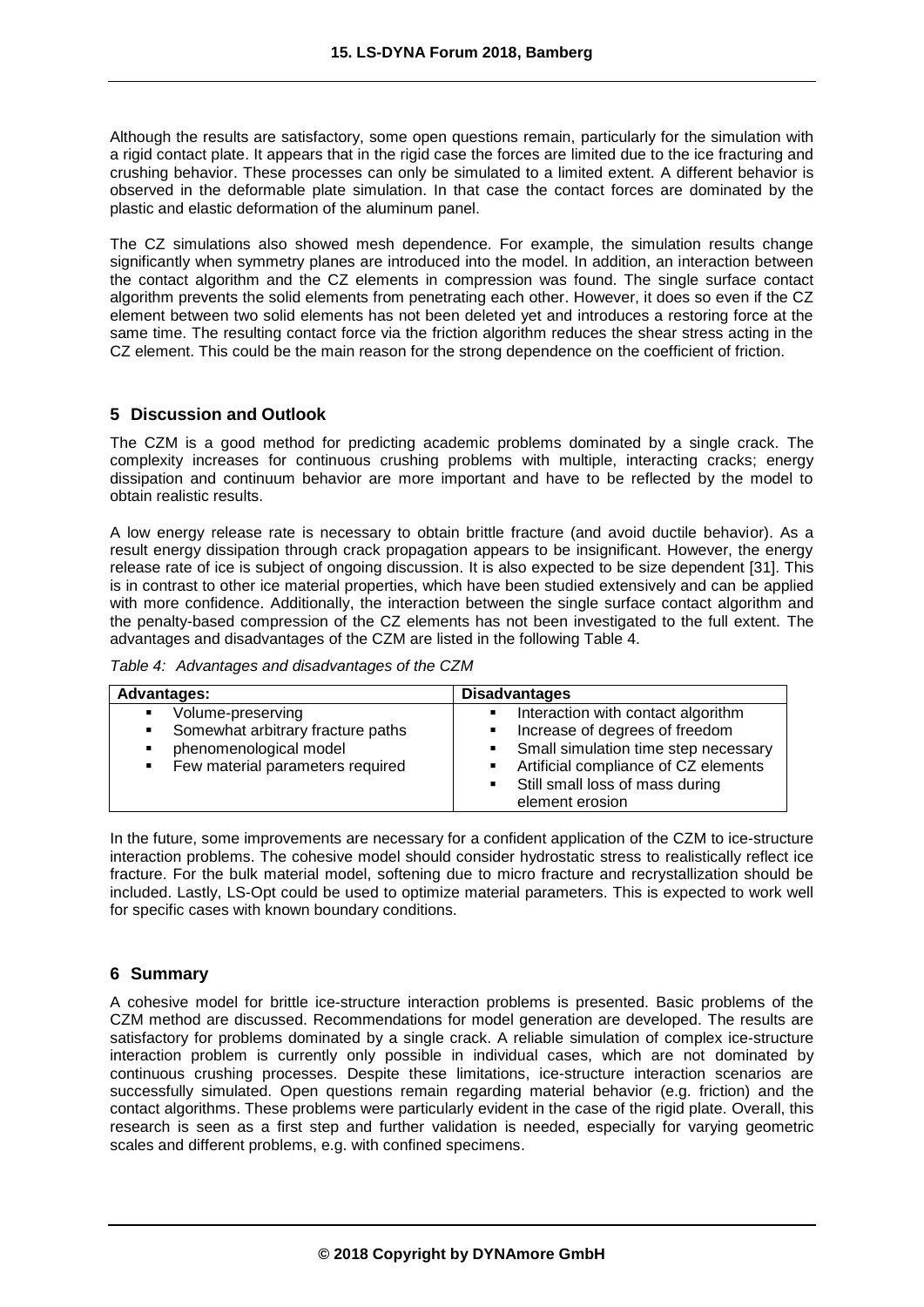# **7 Acknowledgment**

This work was supported by the US Office of Naval Research Global (ONRG) under NICOP Grant N62909-18-1-2127. We would also like to thank the German Federal Ministry for Economic Affairs and Energy (BMWi) for funding this research under the project reference number 0324022B and acknowledge the financial support of the Lloyd's Register Foundation within the "Joint Research Centre of Excellence for Arctic Shipping and Operations". Lloyd's Register Foundation helps to protect life and property by supporting engineering-related education, public engagement and the application of research. It is stated that all funders are not responsible for any of the content of this publication.

# **8 References**

- [1] V.-G. Schulze, Arktisstrategien Überblick 2017, 2017.
- [2] BMWi, Eckpunkte für die Reform des EEG, 2014.
- [3] L. Kellner, H. Herrnring, M. Ring, REVIEW OF ICE LOAD STANDARDS AND COMPARISON WITH MEASUREMENTS, Proceedings of the ASME 2017 36 th International Conference on Ocean, Offshore and Arctic Engineering (2017).
- [4] B. Erceg, R. Taylor, S. Ehlers, B.J. Leira, A response comparsion of a stiffened panel subjected to rule-based and maesured ice loads, San Francisco, 2014.
- [5] B. Quinton, C. Daley, D. Colbourne, R. Gagnon, Experimental investigation of accidental sliding loads on the response of hull plating, in: C. Guedes Soares (Ed.), Progress in the Analysis and Design of Marine Structures, CRC Press, Milton, UNKNOWN, 2017, pp. 513–522.
- [6] P.F. Moore, I.J. Jordaan, R.S. Taylor, Explicit finite element analysis of compressive ice failure using damage mechanics, 2013.
- [7] A. Gürtner, Experimental and Numerical Investigations of Ice-Structure Interaction. Doctoral thesis, Trondheim, 2009.
- [8] J. Kuutti, K. Kolari, P. Marjavaara, Simulation of ice crushing experiments with cohesive surface methodology, Cold Regions Science and Technology 92 (2013) 17–28.
- [9] H. Daiyan, B. Sand, Numerical Simulation of the Ice-Structure Interaction in LS-DYNA, 8th European LS-DYNA Users Conference, Strasbourg - May 2011 (2011).
- [10] D. Hilding, J. Forsberg, A. Gürtner, Simulation of Loads from Drifting Ice Sheets on Offshore Structures, 12. International LS-Dyna User Conference (2012).
- [11] G. Barenblatt, The Mathematical Theory of Equilibrium Cracks in Brittle Fracture, in: H.L. Dryden, T. von Karman (Eds.), Advances in applied mechanics, Academic P, New York, 1962, pp. 55– 129.
- [12] D. Dugdale, Yielding of steel sheets containing slits, Journal of the Mechanics and Physics of Solids 8 (1960) 100–104.
- [13] K.-H. Schwalbe, I. Scheider, A. Cornec, Guidelines for applying cohesive models to the damage behaviour of engineering materials and structures, Springer, Heidelberg, New York, 2013.
- [14] C. Dávila, P. Camanho, Decohesion Elements using Two and Three-Parameter Mixed Mode Criteria, in: American Helicopter Society Conference, 2001.
- [15] LSTC, LS-DYNA Keyword User's Manual: Volumne II Material Models, 2017.
- [16] A. Tabiei, W. Zhang, Cohesive element approach for dynamic crack propagation: Artificial compliance and mesh dependency, Engineering Fracture Mechanics 180 (2017) 23–42.
- [17] M. Falk, A. Needleman, J. Rice, A critical evaluation of cohesive zone models of dynamic fractur, J. Phys. IV France 11 (2001) Pr5-43-Pr5-50.
- [18] A. Turon, C. Dávila, P. Camanho, J. Costa, An engineering solution for mesh size effects in the simulation of delamination using cohesive zone models, Engineering Fracture Mechanics 74 (2007) 1665–1682.
- [19] C.E. Renshaw, N. Golding, E.M. Schulson, Maps for brittle and brittle-like failure in ice, Cold Regions Science and Technology 97 (2014) 1–6.
- [20] A. Palmer, K. Croasdale, Arctic offshore engineering, World Scientific Pub, Singapore, Hackensack, NJ, 2013.
- [21] E.M. Schulson, P. Duval, Creep and fracture of ice, Cambridge Univ. Press, Cambridge, 2009.
- [22] H.W. Liu, K.J. Miller, Fracture Toughness of Fresh-Water Ice, J. Glaciol. 22 (1979) 135–143.
- [23] G.D. Ashton (Ed.), River and lake ice engineering, Water Resources Publications, Littleton, Colo., 1986.
- [24] P.V. Hobbs, Ice physics, Oxford Univ. Press, Oxford, 2010.
- [25] J.H. Currier, E.M. Schulson and W.F. St. Lawrence, A study on the tensile strength of ice as a function of grain size, 1983.